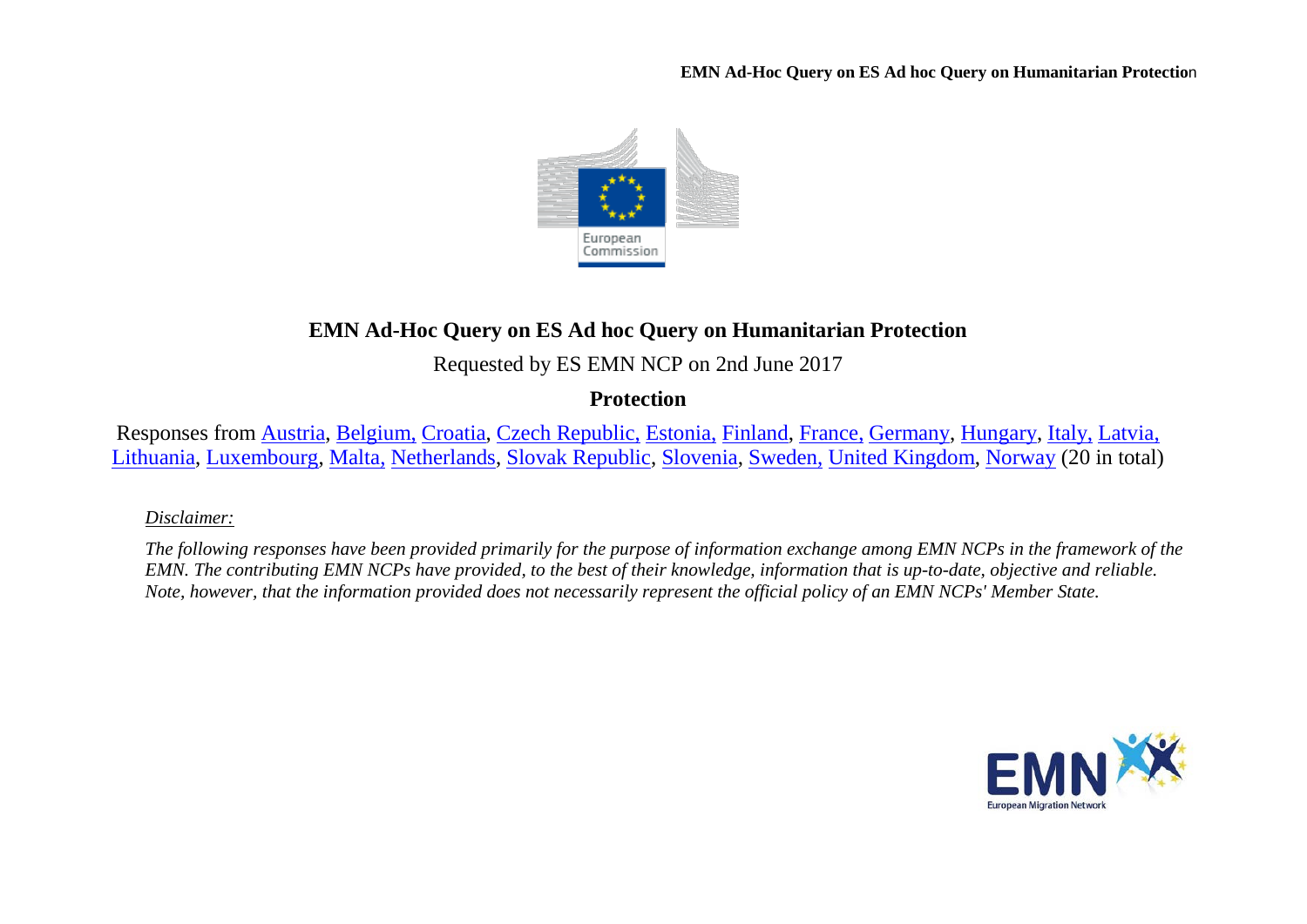### **Background information:**

In Spain humanitarian protection is not fully regulated by law. Article 125 of Royal Decree 557/2011 of 20 April that implements Organic Law 4/2000 of 11 January, on the rights and freedoms of foreign nationals in Spain and their social integration, states the following:

"It will be possible grant an authorization for reasons of international protection to the persons that the Secretary of the Interior, at the suggestion of the Inter-ministerial Commission of Asylum and Refuge, have authorized the permanency in Spain in conformity with the foreseen in articles 37.b) and 46.3 of the Law 12/2009, of October 30, regulatory of the right of asylum and of the subsidiary protection, as well as the foreigners displaced in the sense regulated in the regulation on temporary protection in case of massive abundance of displaced persons. Likewise, it will be possible grant an authorization of temporary residence in the cases that there foresees the norm of development of the Law

12/2009, of October 30".

In order to elaborate on the concept of humanitarian protection, which is currently under review, the ES NCP would be interested in the following questions:

### **Questions**

- 1. 1. Does your legislation have a specific regulation for humanitarian protection? a) Yes b) No
- 2. 2. If Yes: a) What are the criteria for eligibility? b) What is the procedure? c) What effects and rights does this statute grant? d) What is its duration?
- 3. 3. Please provide available data regarding humanitarian protection statutes granted and nationalities, referred to the year 2016 and, first trimester of 2017.

### **Responses**

<span id="page-1-0"></span>

| <b>Country</b> | Wider<br><b>Dissemination</b> | <b>Response</b>   |
|----------------|-------------------------------|-------------------|
| Austria        | Yes                           | <b>1.</b> a) Yes. |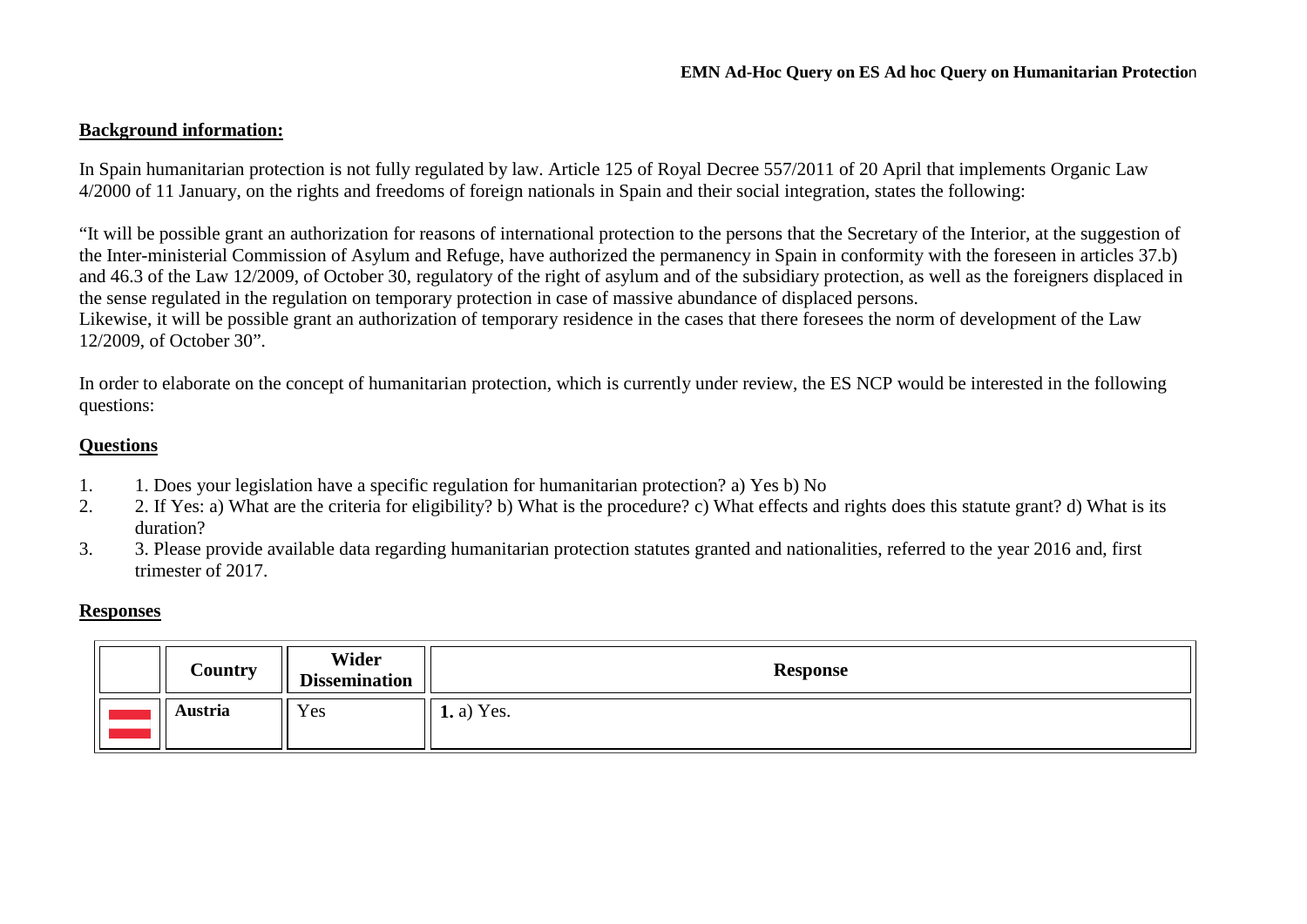<span id="page-2-0"></span>

|                |     | 2. Please see p. 54–56 of the EMN-Study on the Organization of Asylum and Migration Policies in<br>Austria, available at www.emn.at/wp-content/uploads/2017/01/organisation-study_AT-EMN-<br>NCP_2016.pdf.<br>3. According to the Asylum Statistics of the Federal Ministry of the Interior, 1,546 humanitarian<br>residence permits have been granted in the year 2016. The most humanitarian residence permits<br>have been granted to nationals of the Russian Federation (253), Nigeria (136), Serbia (127), UNSC<br>resolution 1244-administered Kosovo (72), Mongolia (59) and Turkey (57). In the first trimester<br>(January through April) of 2017, 358 humanitarian residence permits have been granted according<br>to the Asylum Statistics of the Federal Ministry of the Interior (see<br>www.bmi.gv.at/cms/BMI_Asylwesen/statistik/start.aspx). The most humanitarian residence<br>permits in 2017 have been granted to nationals of the Russian Federation (50), Serbia (40),<br>Mongolia (36), Nigeria (23), Turkey (18) and Kosovo/UNSC 1244 (17).                                                                                                                                                                                                                                                                                                                                                                                                                                                                                                                                                                                                                                   |
|----------------|-----|--------------------------------------------------------------------------------------------------------------------------------------------------------------------------------------------------------------------------------------------------------------------------------------------------------------------------------------------------------------------------------------------------------------------------------------------------------------------------------------------------------------------------------------------------------------------------------------------------------------------------------------------------------------------------------------------------------------------------------------------------------------------------------------------------------------------------------------------------------------------------------------------------------------------------------------------------------------------------------------------------------------------------------------------------------------------------------------------------------------------------------------------------------------------------------------------------------------------------------------------------------------------------------------------------------------------------------------------------------------------------------------------------------------------------------------------------------------------------------------------------------------------------------------------------------------------------------------------------------------------------------------------------------------------------------------------------------|
| <b>Belgium</b> | Yes | 1. In Belgium, in case of a positive decision on an asylum application refugee status or subsidiary<br>protection status is granted. There is no humanitarian protection status in Belgium as a result of an<br>asylum application. However, although these are not protection statuses, it is worth mentioning that<br>there is a legal basis in the law to issue: a) a long-term visa on the basis of humanitarian reasons<br>(article 9 of the Immigration Act) $\Rightarrow$ application from abroad b) a residence permit for<br>humanitarian reasons (article 9bis of the Immigration Act) $\Rightarrow$ application in Belgium. Only<br>possible if there are 'exceptional circumstances' why the person cannot apply from abroad. This is<br>a discretionary competence (a favour not a right) of the State Secretary of Immigration and Asylum<br>and the Immigration Office. c) a residence permit for medical reasons (article 9ter of the<br>Immigration Act) for persons who suffer from a very serious illness and who cannot be adequately<br>treated in their country of origin, and this under specific conditions $\Rightarrow$ application in B elgium.<br>2. As, said humanitarian protection status as such does not exist. Concerning the other procedures<br>mentioned under (1): a) A long-term humanitarian visa (article 9 of the Immigration Act). An<br>application from abroad, in the country of origin. There are no legally set processing times for the<br>procedure. There are no eligibility criteria stipulated in the legislation. The authorities have<br>discretionary power. In practice, a visa is mostly granted for reasons related to family reunification |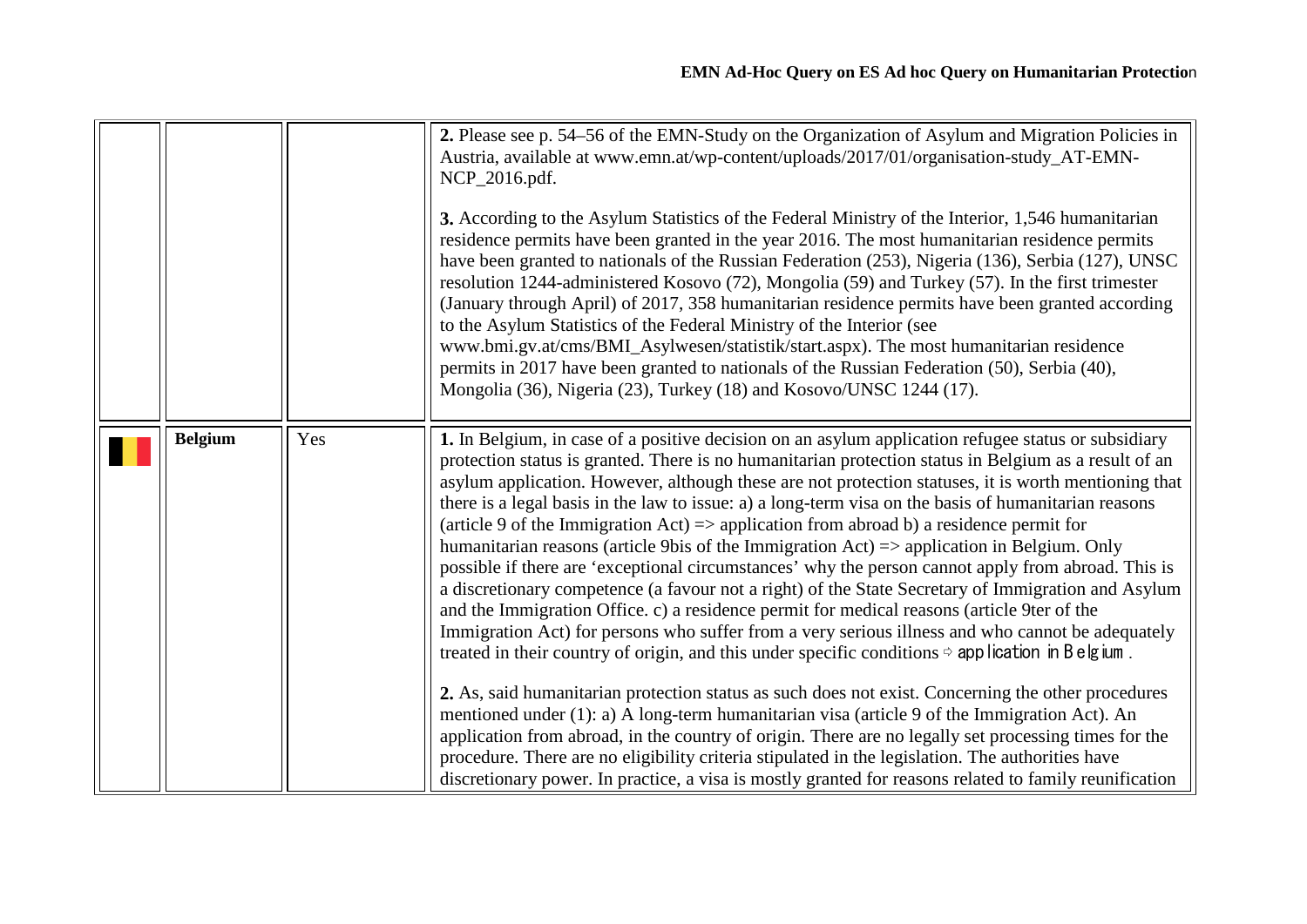|  | for certain dependent persons and only in specific circumstances. Foreigners with a long-term         |
|--|-------------------------------------------------------------------------------------------------------|
|  | humanitarian visa get a temporary residence permit – renewal is often conditionally and               |
|  | dependency on the social aid will probably have an effect on their residence rights. They have in in  |
|  | principle no access to a work permit. b) A residence permit for humanitarian reasons (article 9bis    |
|  | of the Immigration Act). It is an exceptional procedure, which allows a foreign national without a    |
|  | residence permit in Belgium to request an authorization for long stay on humanitarian grounds.        |
|  | He/she cannot be eligible for any other immigration status - foreseen in the legislation. He/she      |
|  | needs to pay a retribution (administrative fee) to the Immigration Office prior to filing the         |
|  | application, Show that he/she is in extraordinary circumstances that do not allow him/her to file the |
|  | application with a Belgian diplomatic post in his/her country of origin; and in principle be in       |
|  | possession of an ID document. There are no eligibility criteria stipulated in the legislation. The    |
|  | authorities have discretionary power. The residence permit issued after a positive decision is in     |
|  | practice often a temporary residence permit. In this case a person can only work (with a work         |
|  | permit C) if the Immigration Office adds a condition in its decision that the person needs to work    |
|  | to be able to renew its residence right. Otherwise the person cannot work. c) A residence permit on   |
|  | the basis of medical reasons (article 9ter of the Immigration Act). The procedure allows a foreign    |
|  | national to request an authorization to stay in Belgium for serious medical reasons, - under specific |
|  | conditions. He/she needs to: prove that he/she suffers from an illness/medical condition which        |
|  | poses a real risk for his/her life or physical integrity or a real risk to inhuman or demeaning       |
|  | treatment; prove that there is no adequate/ accessible treatment available in his/her country of      |
|  | origin; in principle provide evidence of identity. There are no legally set processing times for the  |
|  | procedure. The residence permit issued after a positive decision is a temporary residence permit, to  |
|  | be renewed every year for 5 years. During this period the person can work with a work permit (C-      |
|  | type). Afterwards an unlimited permit will be issued (no work permit needed to work). (During the     |
|  | procedure, initially, the application for medical stay does not entitle the applicant to any          |
|  | (temporary) residency right. As soon as the authorities decide on the admissibility of the            |
|  | application, the applicant receives a temporary residency right to cover his stay during the          |
|  | procedure. As from that moment, the applicant is entitled to social welfare assistance. If the        |
|  | applicant files an appeal against a negative the decision, the appeal does not have a suspensive      |
|  | effect. As a consequence, the foreign national is only entitled to urgent medical assistance during   |
|  | the appeal process.)                                                                                  |
|  |                                                                                                       |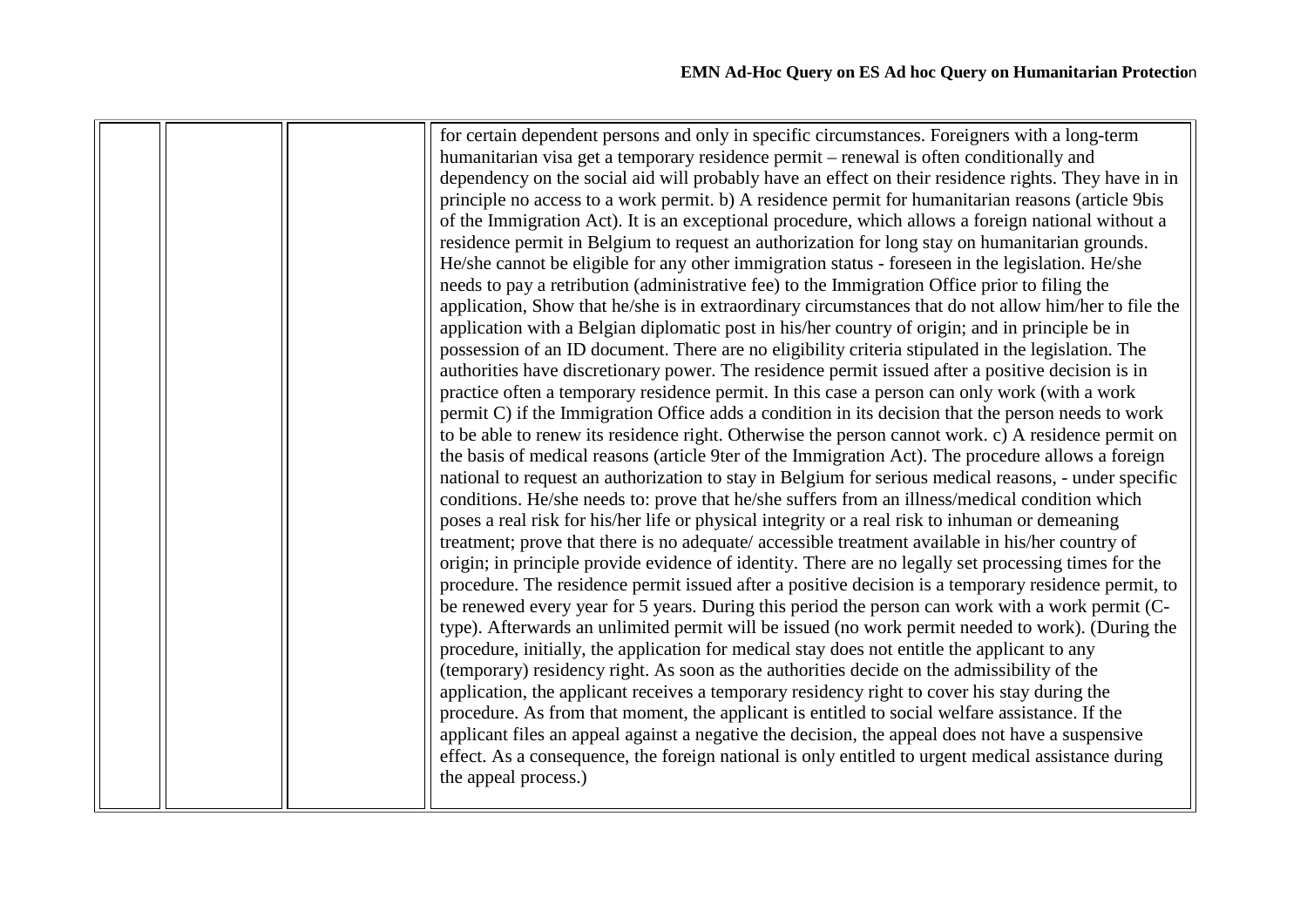<span id="page-4-1"></span><span id="page-4-0"></span>

|                                 |     | 3. As, said humanitarian protection status as such does not exist. Concerning the other procedures<br>mentioned under (1), in 2016: a) 277 persons received a long-term humanitarian visa. The main<br>nationalities were Syria (82), Somalia (41), Afghanistan (20), Iraq (33), Burundi (5) b) 931 persons<br>received a residence permit on the basis of humanitarian reasons. The main nationalities were DR<br>Congo (205), Morocco (115), Russia (74), Guinea (62) and Armenia (61). c) 274 persons received<br>a residence permit on the basis of medical reasons. The main nationalities were DR Congo (29),<br>Armenia (28), Russia (26) and Morocco (23). Source: Myria, Federal Migration Centre: Migration<br>in rights and numbers 2017 (annual report), June 2017, available in French and Dutch on<br>http://www.myria.be/fr/publications/la-migration-en-chiffres-et-en-droits-2017                                                                                                                                                                                              |
|---------------------------------|-----|-------------------------------------------------------------------------------------------------------------------------------------------------------------------------------------------------------------------------------------------------------------------------------------------------------------------------------------------------------------------------------------------------------------------------------------------------------------------------------------------------------------------------------------------------------------------------------------------------------------------------------------------------------------------------------------------------------------------------------------------------------------------------------------------------------------------------------------------------------------------------------------------------------------------------------------------------------------------------------------------------------------------------------------------------------------------------------------------------|
| Croatia                         | Yes | 1. Croatian national legislation does not provide for a specific humanitarian protection status.<br>According to the Act of International and Temporary Protection person could apply for an<br>international protection which can result in the person be granted refugee status, subsidiary<br>protection or temporary protection.<br>2. N/A<br>3. N/A                                                                                                                                                                                                                                                                                                                                                                                                                                                                                                                                                                                                                                                                                                                                        |
| <b>Czech</b><br><b>Republic</b> | Yes | 1. Yes (Asylum Act, Art. 14)<br>2. a) $\bullet$ A foreign national does not meet the criteria for granting asylum $\bullet$ The conditions of a case<br>of special consideration are met for a humanitarian reason The provision is very vague on purpose<br>in order to cover various situations. b) It is an integral part of the procedure on international<br>protection – first, the determining authority checks whether the conditions for asylum are met, if<br>not then the authority checks whether they are family members who were granted asylum in order<br>to grant the "family reunifications asylum" and thirdly the authority checks whether there are any<br>humanitarian reasons the person claims. If yes, the humanitarian protection is granted. If not, the<br>subsidiary protection reasons are checked. c) The humanitarian protection is granted in the form of<br>asylum so the rights are the same as for "normal" asylum. d) The duration is unlimited if<br>conditions las . Usually humanitarian protection is granted to seriously ill or handicapped persons, |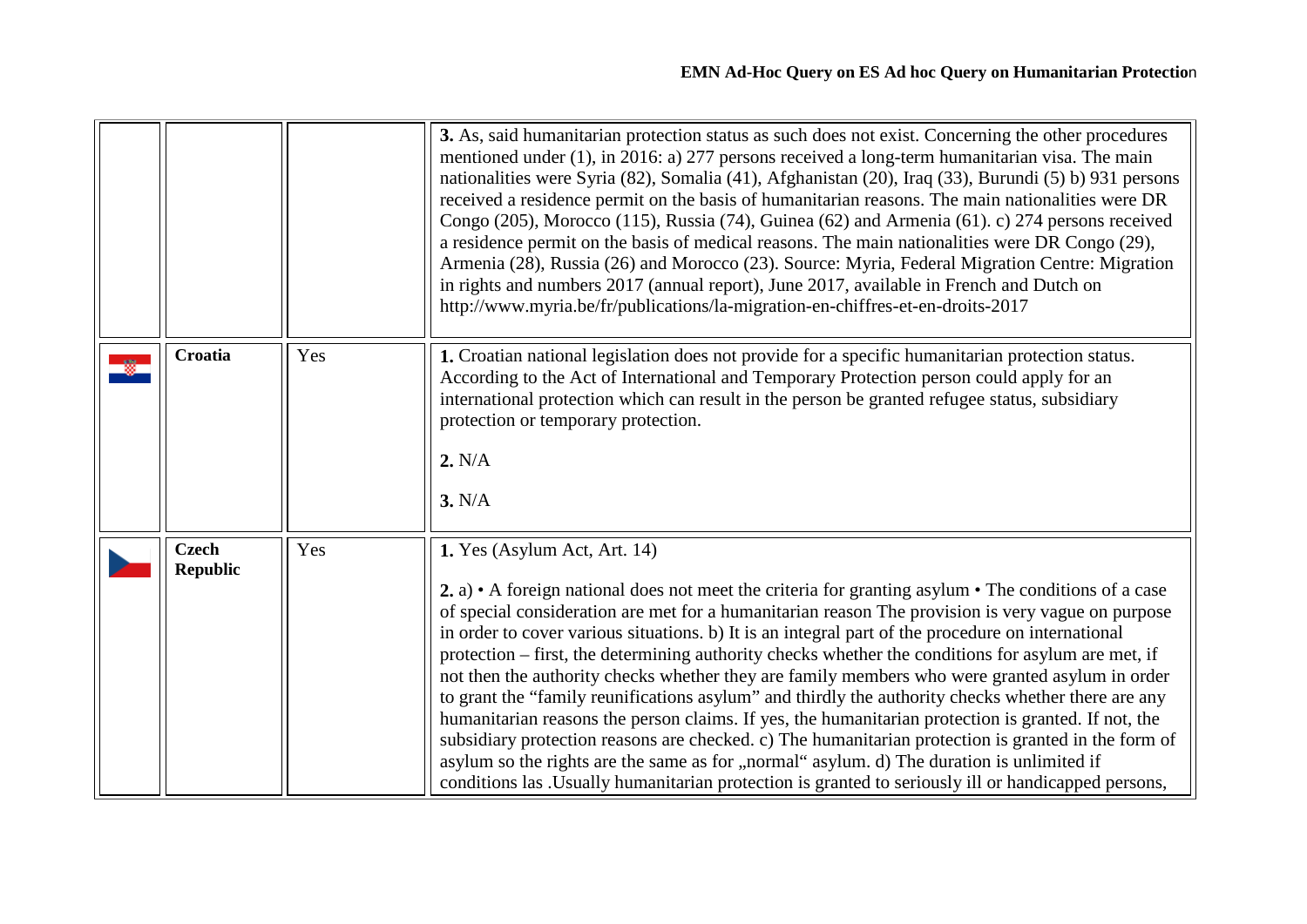<span id="page-5-1"></span><span id="page-5-0"></span>

|                |     | so actually the conditions cannot easily change. The duration of the permit is 10 years but the<br>status itself is valid until it is not withdrawn.<br>3. $2016 - 5$ I.Q $2017 - 1$                                                                                                                                                                                                                                                                                                                                                                                                                                                                                                                                                                                                                                                                                                                         |
|----------------|-----|--------------------------------------------------------------------------------------------------------------------------------------------------------------------------------------------------------------------------------------------------------------------------------------------------------------------------------------------------------------------------------------------------------------------------------------------------------------------------------------------------------------------------------------------------------------------------------------------------------------------------------------------------------------------------------------------------------------------------------------------------------------------------------------------------------------------------------------------------------------------------------------------------------------|
| <b>Estonia</b> | Yes | 1. No, Estonian legislation foresees only the possibility to grant refugee status, subsidiary<br>protection or temporary protection (if the situation should occur). There is no humanitarian<br>protection as such. However, according to the Aliens Act it is possible in exceptional<br>circumstances to grant a TCN a temporary residence permit for permanently settling in Estonia if<br>the TCN is staying in Estonia and in the course of the proceedings concerning the entry of the TCN<br>into Estonia, his or her temporary stay, residence and employment in Estonia and the obligation to<br>leave Estonia it has become evident that it would be clearly unduly burdensome to him or her, the<br>TCN lacks the possibility of getting the residence permit in Estonia on another basis and the TCN<br>does not constitute a threat to public order and national security.<br>2. N/A<br>3. N/A |
| <b>Finland</b> | Yes | 1. b) No. Finland used to have a residence permit category called humanitarian protection, but it<br>was removed from the Finnish legislation on 16 May 2016. NB: Because humanitarian protection<br>is a non-EU harmonised protection status, it is difficult to know what different Member States<br>mean when they speak of humanitarian protection. In Finland question was of a protection status<br>similar to subsidiary protection, and humanitarian protection was seen to have become obsolete<br>because of its similarity to subsidiary protection.<br>$2. -$<br>3. In the beginning of the year 2016, humanitarian protection was granted to 50 asylum seekers<br>before this category was removed from the Finnish legislation in May 2016.                                                                                                                                                    |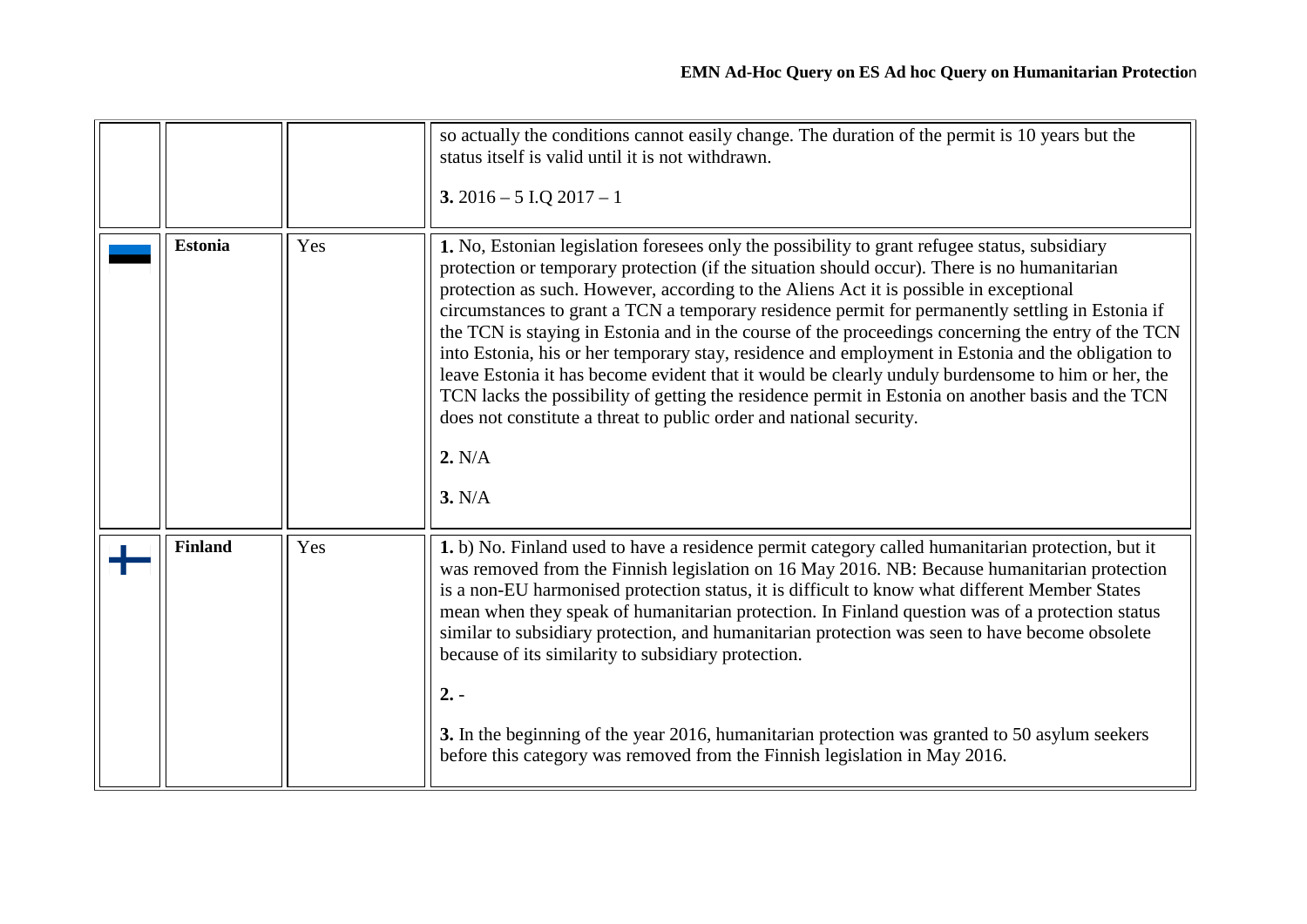<span id="page-6-0"></span>

| <b>France</b> | Yes | 1. In France, there is not a legal status dedicated to humanitarian protection as such. There are 2   |
|---------------|-----|-------------------------------------------------------------------------------------------------------|
|               |     | types of international protection: refugee status and subsidiary protection, in accordance with the   |
|               |     | related Directive. They can be granted to both applicants who arrived in France by their own          |
|               |     | means and applicants who benefitted from resettlement, humanitarian admissions or long term           |
|               |     | visas granted for the purpose of applying for asylum. In addition, France also grants stateless       |
|               |     | person status. It is important to distinguish between the concepts of "humanitarian protection" and   |
|               |     | the protection of vulnerable persons. The procedure for granting residence permits for health         |
|               |     |                                                                                                       |
|               |     | reasons falls within the scope of the protection of vulnerable persons and has its own specific       |
|               |     | characteristics. Moreover, this system differs from the "vulnerability assessment" of asylum          |
|               |     | seekers which aims to "determine particular reception needs" as provided for in Article L. 744-6 of   |
|               |     | the Code on Entry and Residence of Foreigners and Right of Asylum (CESEDA). According to the          |
|               |     | second paragraph of Article L. 744-6, the "vulnerability assessment "aims to identify - in particular |
|               |     | - persons suffering from serious illnesses". Article L. 313-11-11 of the CESEDA provides that,        |
|               |     | unless its stay constitutes a threat to public security, a residence card for family reasons is       |
|               |     | automatically granted to a TCN if he or she meets the conditions laid down in the article (see        |
|               |     | below).                                                                                               |
|               |     |                                                                                                       |
|               |     | 2. Residence permit on the ground of health reason: Article L. 313-11, 11° of the CESEDA, as          |
|               |     | amended by the law n° 2016-274 of 7 March 2016 provides that a temporary residence permit is          |
|               |     | issued to a TCN if: - His state of health requires medical care and the lack of care could have       |
|               |     | consequences of an exceptional gravity; - Regarding the supply of health care and the                 |
|               |     | characteristics of the health care system in the country of origin, the TCN would not be able to      |
|               |     | receive effective treatment. The group of doctors appointed for each case shall specify: - Whether    |
|               |     | the medical condition of the TCN requires medical treatment - Whether the lack of such care may       |
|               |     | or may not result in exceptional serious consequences for his health; - Whether, regarding the        |
|               |     | characteristics of the health system in the origin country, he may or may not benefit from effective  |
|               |     | treatment - The duration of the process. Paragraph 3 of Article L. 313-18 of the CESEDA provides      |
|               |     | that a residence card is granted for the duration of the care. Regarding the renewal of the residence |
|               |     | card, the ill TCN may also benefit from a residence card during the planned care duration, for a      |
|               |     |                                                                                                       |
|               |     | period up to 4 years. The decision to issue the residence permit is taken by the competent authority  |
|               |     | (the prefect) after obtaining the opinion of a group of doctors from the medical service of the       |
|               |     | French Office for Immigration and Integration (OFII). This opinion procedure is mandatory.            |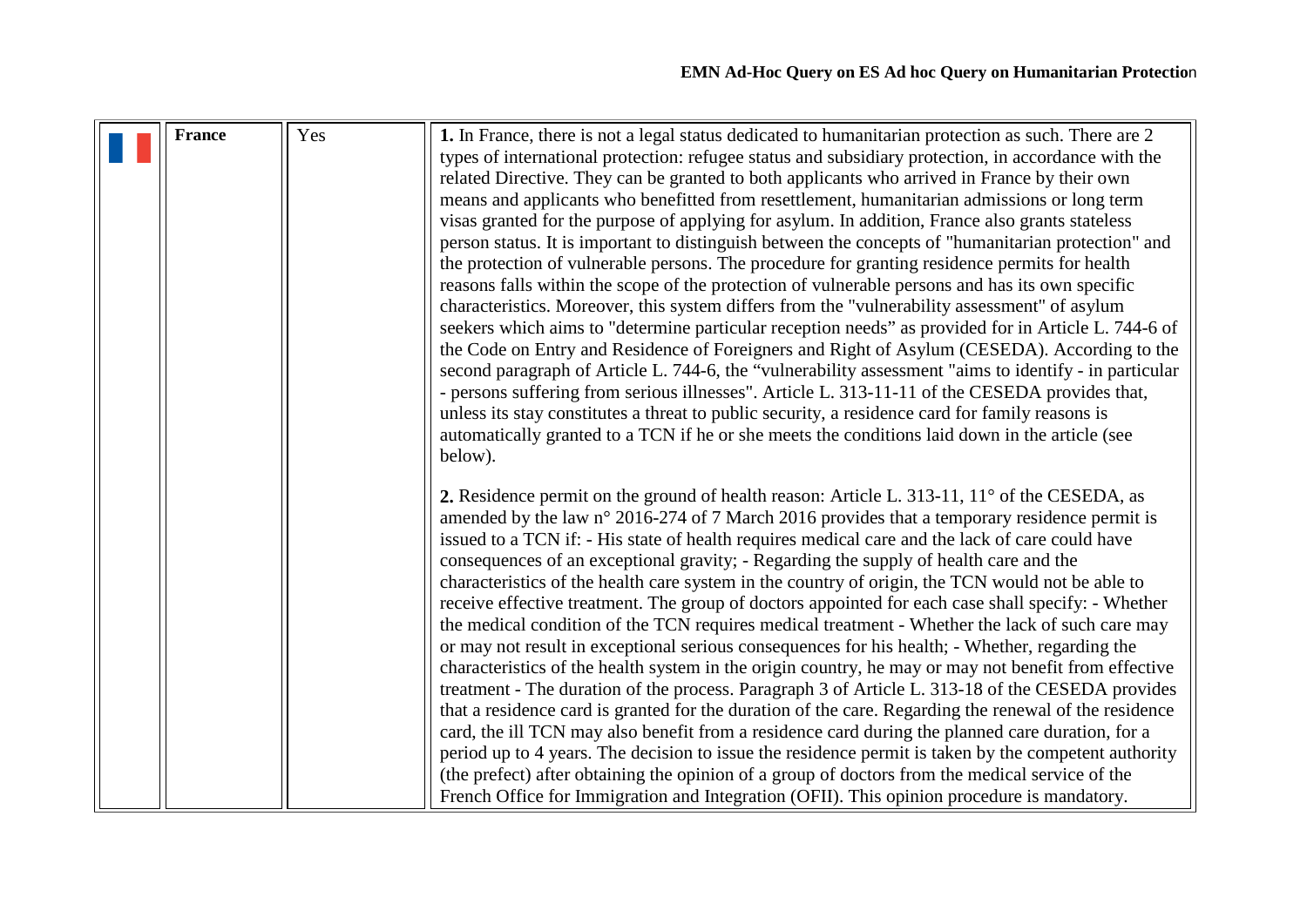<span id="page-7-1"></span><span id="page-7-0"></span>

| <b>Germany</b> | N <sub>o</sub> | However, this opinion does not bind the prefect. The Prefect take a decision on the residence<br>permit taking into account all the elements of the case.<br>3. See information in the attached file<br>This EMN NCP has provided a response to the requesting EMN NCP. However, they have requested that it<br>is not disseminated further.                                                                                                                                                                                                                                                                                                                                                                                                                                                                                                                                                                                                                                                                                                                                                                                                                                                                                                                                                                                                                                                                                                                                                                                                                                                                                                                                                                                                                                                                                                                                                                                                                                                                                                                                                                                                                                                                  |
|----------------|----------------|---------------------------------------------------------------------------------------------------------------------------------------------------------------------------------------------------------------------------------------------------------------------------------------------------------------------------------------------------------------------------------------------------------------------------------------------------------------------------------------------------------------------------------------------------------------------------------------------------------------------------------------------------------------------------------------------------------------------------------------------------------------------------------------------------------------------------------------------------------------------------------------------------------------------------------------------------------------------------------------------------------------------------------------------------------------------------------------------------------------------------------------------------------------------------------------------------------------------------------------------------------------------------------------------------------------------------------------------------------------------------------------------------------------------------------------------------------------------------------------------------------------------------------------------------------------------------------------------------------------------------------------------------------------------------------------------------------------------------------------------------------------------------------------------------------------------------------------------------------------------------------------------------------------------------------------------------------------------------------------------------------------------------------------------------------------------------------------------------------------------------------------------------------------------------------------------------------------|
| <b>Hungary</b> | Yes            | 1. Yes, it is called temporary protection in Hungary. Hungary does not use this status anymore,<br>although it still exists in the legislation.<br>2. a) Section 19-20 of Act LXXX of 2007 on Asylum states that Hungary shall grant temporary<br>protection to a foreigner who belongs to a group of displaced persons arriving in the territory of<br>Hungary en masse which was recognised by the Council of the European Union as eligible for<br>temporary protection under the procedure determined in Directive 2001/55/EC, or by the<br>Government as eligible for temporary protection as the persons belonging to the group had been<br>forced to leave their country due to an armed conflict, civil war or ethnic clashes or the general,<br>systematic or gross violation of human rights, in particular, torture, cruel, inhuman or degrading<br>treatment. Family members of persons granted temporary protection can apply for the same status<br>on the purpose of maintaining family unity. b) The determination procedure is the same as the<br>procedure for determining the eligibility for international protection. c) A beneficiary of temporary<br>protection shall be entitled to a document verifying his/her identity; a travel document, as<br>determined in separate legal rule, authorising a single exit and return, if s/he has no valid travel<br>document from his/her country of origin; provisions, benefits and accommodation under the<br>conditions determined in the present Act and in separate legal rule; employment according to<br>general rules applicable to foreigners. A temporarily protected person is obliged to report his/her<br>place of accommodation and any change therein to the refugee authority; cooperate with the<br>refugee authority; subject him/herself to health tests, medical treatment prescribed as mandatory by<br>law and/or required by the health authority and to subject him/herself to the replacement of any<br>missing vaccinations prescribed as mandatory by law and/or required by the health authority in the<br>case of the danger of disease; respect the laws and regulations of Hungary; report the loss, theft or |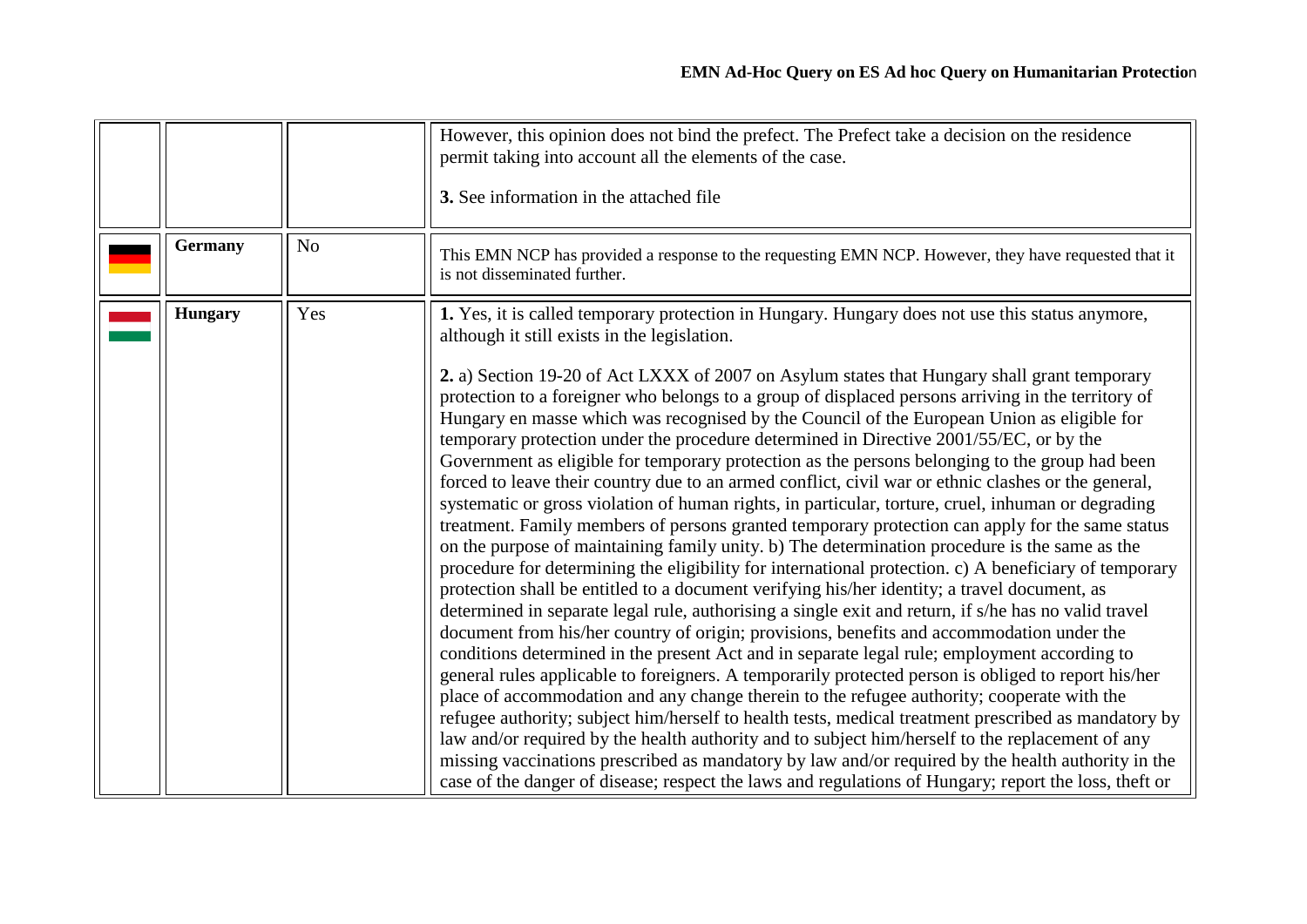<span id="page-8-0"></span>

|              |     | destruction of her/his travel documents, identity card or the document certifying the legality of stay<br>in Hungary immediately to the refugee authority. d) The term of temporary protection based on he<br>procedure determined in Directive 2001/55/EC is 1 year. f the Council of the European Union<br>decides on the maintenance of the recognition of eligibility for temporary protection following the<br>expiry of the 1 year term, the term of temporary protection shall be extended by the term set forth<br>in the decision of the Council. Temporary protection based on the decision of the Government shall<br>exist until the expiry of the term or the occurrence of the fact stated in the normative decision of<br>the Government. Should the Government decide on the maintenance of the recognition of<br>eligibility for temporary protection following the expiry of the term or the occurrence of the fact,<br>the term of temporary protection shall be extended by the term set forth in the normative decision<br>of the Government.<br>3. Hungary does not use this status anymore, although it still exists in the legislation. The last<br>application of temporary protection was during the Yugoslav Wars.                                                                                                                                                                                                                       |
|--------------|-----|---------------------------------------------------------------------------------------------------------------------------------------------------------------------------------------------------------------------------------------------------------------------------------------------------------------------------------------------------------------------------------------------------------------------------------------------------------------------------------------------------------------------------------------------------------------------------------------------------------------------------------------------------------------------------------------------------------------------------------------------------------------------------------------------------------------------------------------------------------------------------------------------------------------------------------------------------------------------------------------------------------------------------------------------------------------------------------------------------------------------------------------------------------------------------------------------------------------------------------------------------------------------------------------------------------------------------------------------------------------------------------------------------------------------------------------------------------------------|
| <b>Italy</b> | Yes | 1. Yes<br>2. a) Humanitarian protection can be granted to migrants - who do not have the extremes for<br>international protection recognition - in case of "serious reasons" of a humanitarian nature such as:<br>• health or age reasons; • situations of serious political instability in the Country of Origin; •<br>episodes of violence or inadequate respect of human rights in the Country of Origin; • famine or<br>environmental/natural disasters in the Country of Origin. Furthermore, the humanitarian protection<br>can be granted hereafter direct request of migrants too. b) The residence permit for humanitarian<br>reasons is issued by the Chief of Provincial branches of the Police, following the recommendation<br>of the reference Territorial Commission, in case of denial of international protection, recognition of<br>the above-mentioned "serious humanitarian reasons" or direct request of the asylum seeker. Aside<br>the above-mentioned issues, the claimant is to be provided with a permission to stay for the<br>duration of six months, renewable up to the decision on the application and, in case of<br>jurisdictional appeal, as long as the claimant is authorized to remain in the country; in case the<br>person can remain, the claimant is provided with a specific certificate to certify his status. Until the<br>permission to stay is issued, the receipt showing the submission of a claim for humanitarian |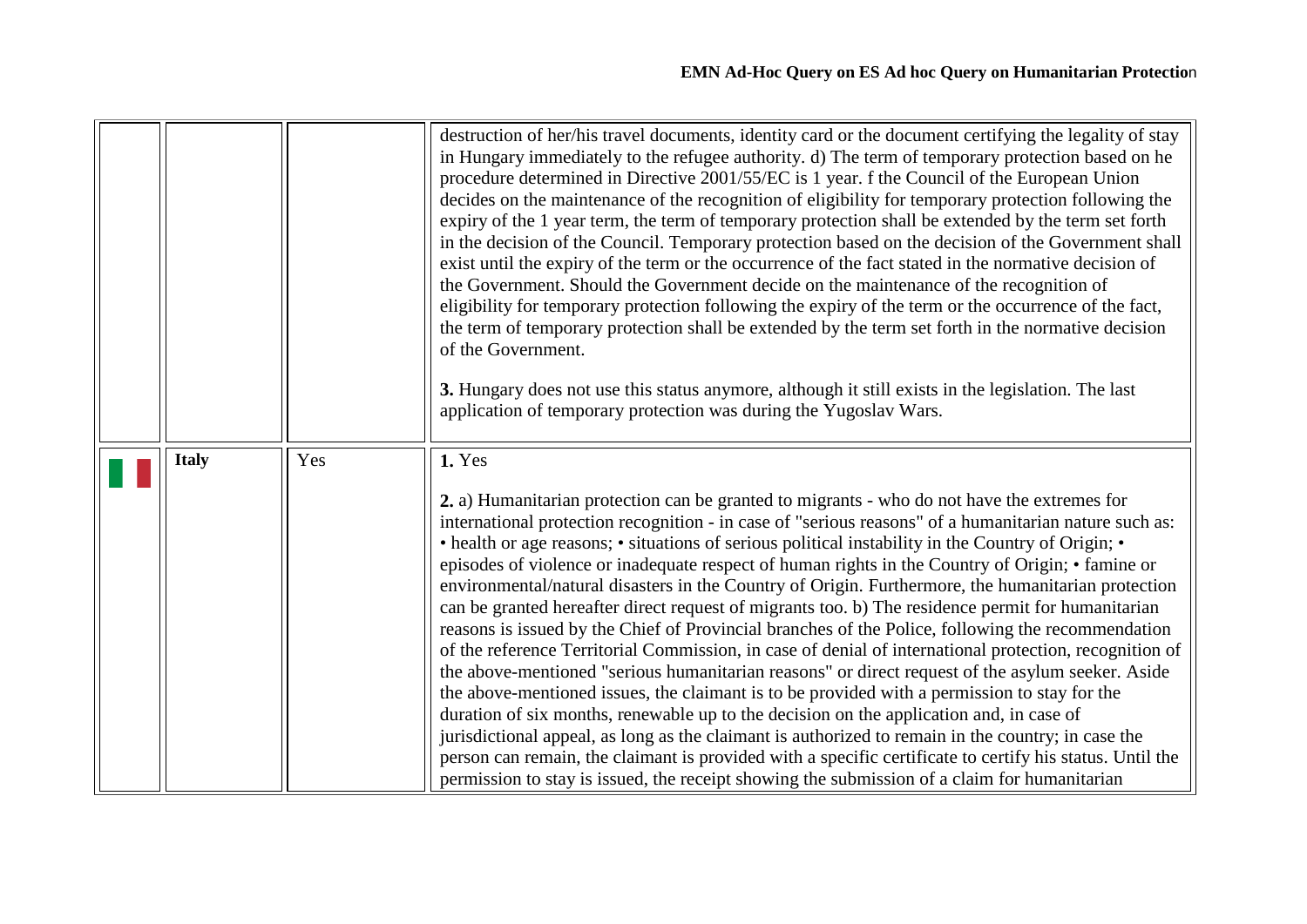<span id="page-9-2"></span><span id="page-9-1"></span><span id="page-9-0"></span>

|            |     | protection shall constitute a temporary permission to stay. c) The residency permit for<br>humanitarian reasons grants to beneficiaries: • access to education and work, • possibility of<br>conversion into residence permit for work reasons if the requirements are met; • right to the same<br>treatment recognized for Italian citizens with regard to social and health assistance and access to<br>public housing; • access to municipal reception centers; • right to family reunion in the presence of<br>the requisites of housing and income set forth in Legislative Decree n. 286/1998 and maintenance<br>of the family nucleus. d) The residence permit for humanitarian reasons is appointed for two years,<br>and may be renewed or converted into residence permit for work reasons.<br>3. In 2016, the number of issued residence permits for humanitarian reasons was 18.979. In the<br>first trimester 2017, 1.633 permits for humanitarian reasons have been released. |
|------------|-----|---------------------------------------------------------------------------------------------------------------------------------------------------------------------------------------------------------------------------------------------------------------------------------------------------------------------------------------------------------------------------------------------------------------------------------------------------------------------------------------------------------------------------------------------------------------------------------------------------------------------------------------------------------------------------------------------------------------------------------------------------------------------------------------------------------------------------------------------------------------------------------------------------------------------------------------------------------------------------------------------|
| Latvia     | Yes | 1. No, national legislation does not provide for a specific humanitarian protection status. According<br>to the Asylum Law person who needs an international protection can be granted refugee status,<br>alternative status (subsidiary form of protection) or temporary protection.<br>2. N/A<br>3. N/A                                                                                                                                                                                                                                                                                                                                                                                                                                                                                                                                                                                                                                                                                   |
| Lithuania  | Yes | 1. No. Lithuania has three harmonized protection statuses. Refugee status, subsidiary protection<br>status and temporary protection status. There is no specific humanitarian protection status.<br>2. N/a<br>3. N/a                                                                                                                                                                                                                                                                                                                                                                                                                                                                                                                                                                                                                                                                                                                                                                        |
| Luxembourg | Yes | 1. No. In Luxembourg there is no regulation that foresees the humanitarian protection. The only<br>forms of protections that are granted according to the Law of 18 December 2015 are international<br>protection (refugee and subsidiary protection) and temporary protection.                                                                                                                                                                                                                                                                                                                                                                                                                                                                                                                                                                                                                                                                                                             |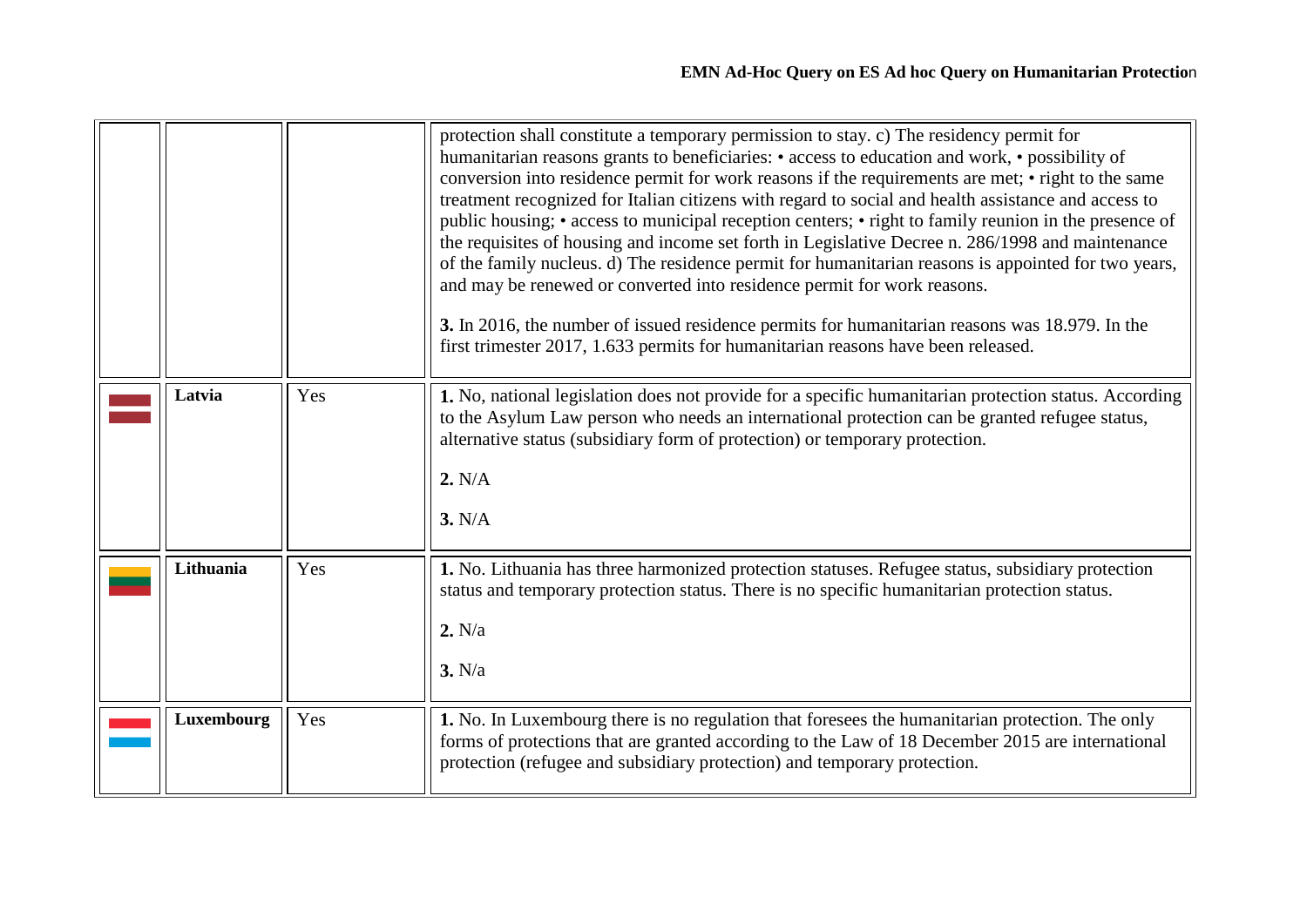<span id="page-10-0"></span>

|              |     | 2. N/A.<br>3. N/A.                                                                                                                                                                                                                                                                                                                                                                                                                                                                                                                                                                                                                                                                                                                                                                                                                                                                                                                                                                                                                                                                                                                                                                                                                                                                                                                                                                                                                                                                                                                                                                                                                                                                                                                                                                                                                                                                                                                                                          |
|--------------|-----|-----------------------------------------------------------------------------------------------------------------------------------------------------------------------------------------------------------------------------------------------------------------------------------------------------------------------------------------------------------------------------------------------------------------------------------------------------------------------------------------------------------------------------------------------------------------------------------------------------------------------------------------------------------------------------------------------------------------------------------------------------------------------------------------------------------------------------------------------------------------------------------------------------------------------------------------------------------------------------------------------------------------------------------------------------------------------------------------------------------------------------------------------------------------------------------------------------------------------------------------------------------------------------------------------------------------------------------------------------------------------------------------------------------------------------------------------------------------------------------------------------------------------------------------------------------------------------------------------------------------------------------------------------------------------------------------------------------------------------------------------------------------------------------------------------------------------------------------------------------------------------------------------------------------------------------------------------------------------------|
|              |     |                                                                                                                                                                                                                                                                                                                                                                                                                                                                                                                                                                                                                                                                                                                                                                                                                                                                                                                                                                                                                                                                                                                                                                                                                                                                                                                                                                                                                                                                                                                                                                                                                                                                                                                                                                                                                                                                                                                                                                             |
| <b>Malta</b> | Yes | 1. No. The possibility to issue humanitarian protection, which in Malta is referred to as Temporary<br>Humanitarian Protection (THP), does not emanate from national legislation but from an<br>administrative procedure.                                                                                                                                                                                                                                                                                                                                                                                                                                                                                                                                                                                                                                                                                                                                                                                                                                                                                                                                                                                                                                                                                                                                                                                                                                                                                                                                                                                                                                                                                                                                                                                                                                                                                                                                                   |
|              |     | 2. No. The possibility to issue humanitarian protection, which in Malta is referred to as Temporary<br>Humanitarian Protection (THP), does not emanate from national legislation but from an<br>administrative procedure.                                                                                                                                                                                                                                                                                                                                                                                                                                                                                                                                                                                                                                                                                                                                                                                                                                                                                                                                                                                                                                                                                                                                                                                                                                                                                                                                                                                                                                                                                                                                                                                                                                                                                                                                                   |
|              |     | 3. THP is granted at the discretion of the Refugee Commissioner to rejected asylum seekers who<br>due to their particular circumstances require humanitarian protection. THP can be granted in one of<br>the following cases: (a) Medical grounds – when a failed asylum seeker is terminally ill or suffers<br>from a severe or life-threatening medical condition that cannot be treated in the applicant's country<br>of origin or in a safe third country, or in the country of habitual residence for persons who are<br>recognized as being stateless. THP on medical grounds could also be granted in cases of a severe<br>or life-threatening medical condition where the treatment in the country of origin, safe third<br>country, or in the country of habitual residence for persons who are recognized as being stateless,<br>while available is deemed as being non-adequate or accessible; (b) Unaccompanied minors whose<br>application for international protection has been rejected (THP would only be valid till the<br>unaccompanied minor reaches the legal adult age in Malta (i.e. till he or she is 18 years old); and<br>(c) Other humanitarian grounds (e.g. elderly persons or Persons suffering from a serious disability<br>that significantly affects their ability to conduct a normal life THP is granted for a period of one<br>year and renewable on a yearly basis, subject to the beneficiary fulfilling the necessary eligibility<br>criteria. According to the Administrative Procedure from which this local form of protection<br>emanates, a person who is granted THP shall: a) Without prejudice to any relevant legislation, be<br>allowed to remain in Malta with freedom of movement and be granted personal documents,<br>including a residence permit for a period of one year, which shall be renewable; b) Be provided<br>with documents enabling him to travel, especially when serious humanitarian reasons arise that |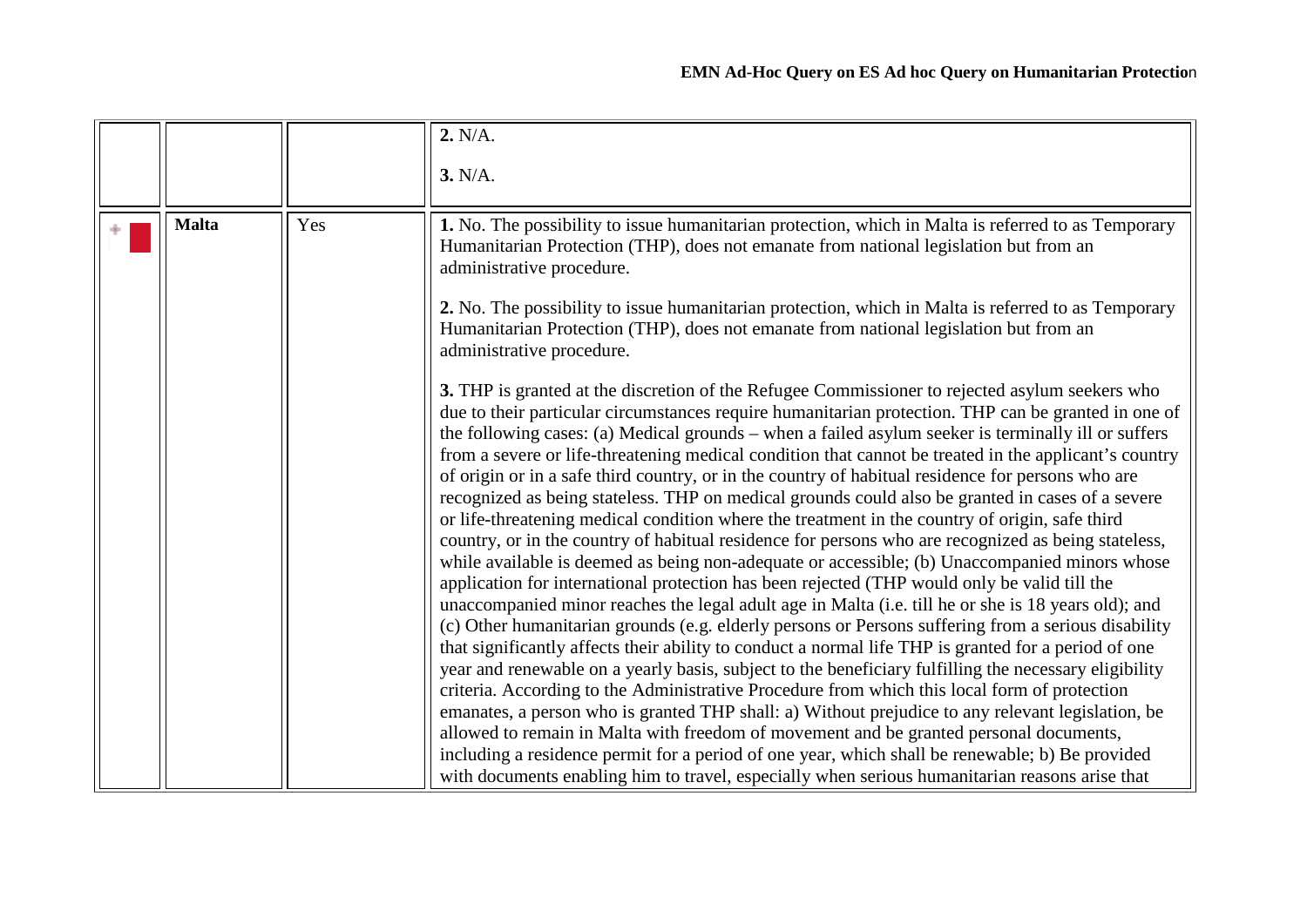|  | require his presence in another State, unless compelling reasons of national security or public order |
|--|-------------------------------------------------------------------------------------------------------|
|  | otherwise require; and c) Have access to employment, subject to labour market considerations, as      |
|  | well as the provision of accommodation, services and benefits by the Agency for the Welfare of        |
|  | Asylum Seekers, in line with applicable administrative procedures regulating the Agency.              |
|  |                                                                                                       |
|  | 4. THP is granted at the discretion of the Refugee Commissioner to rejected asylum seekers who        |
|  | due to their particular circumstances require humanitarian protection. THP can be granted in one of   |
|  |                                                                                                       |
|  | the following cases: (a) Medical grounds – when a failed asylum seeker is terminally ill or suffers   |
|  | from a severe or life-threatening medical condition that cannot be treated in the applicant's country |
|  | of origin or in a safe third country, or in the country of habitual residence for persons who are     |
|  | recognized as being stateless. THP on medical grounds could also be granted in cases of a severe      |
|  | or life-threatening medical condition where the treatment in the country of origin, safe third        |
|  | country, or in the country of habitual residence for persons who are recognized as being stateless,   |
|  | while available is deemed as being non-adequate or accessible; (b) Unaccompanied minors whose         |
|  | application for international protection has been rejected (THP would only be valid till the          |
|  | unaccompanied minor reaches the legal adult age in Malta (i.e. till he or she is 18 years old); and   |
|  |                                                                                                       |
|  | (c) Other humanitarian grounds (e.g. elderly persons or Persons suffering from a serious disability   |
|  | that significantly affects their ability to conduct a normal life THP is granted for a period of one  |
|  | year and renewable on a yearly basis, subject to the beneficiary fulfilling the necessary eligibility |
|  | criteria. According to the Administrative Procedure from which this local form of protection          |
|  | emanates, a person who is granted THP shall: a) Without prejudice to any relevant legislation, be     |
|  | allowed to remain in Malta with freedom of movement and be granted personal documents,                |
|  | including a residence permit for a period of one year, which shall be renewable; b) Be provided       |
|  | with documents enabling him to travel, especially when serious humanitarian reasons arise that        |
|  | require his presence in another State, unless compelling reasons of national security or public order |
|  |                                                                                                       |
|  | otherwise require; and c) Have access to employment, subject to labour market considerations, as      |
|  | well as the provision of accommodation, services and benefits by the Agency for the Welfare of        |
|  | Asylum Seekers, in line with applicable administrative procedures regulating the Agency.              |
|  | 5. Kindly see document 'EMN Query 2017.1197 Annex I - THP statistics'                                 |
|  |                                                                                                       |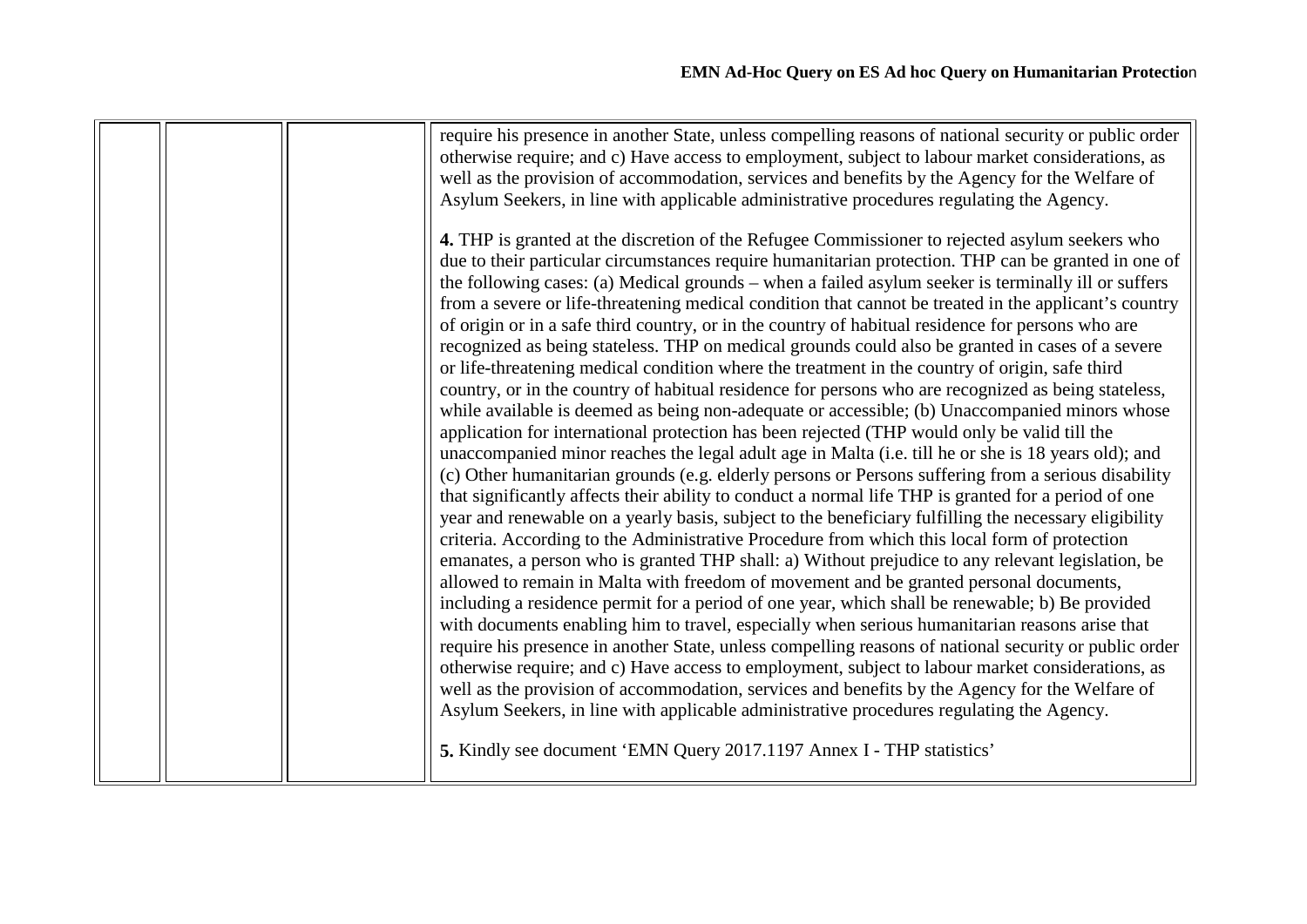<span id="page-12-0"></span>

|                    |     | 6. Kindly see document 'EMN Query 2017.1197 Annex I - THP statistics'                                                                                                                                                                                                                                                                                                                                                                                                                                                                                                                                                                                                                                                                                                                                                                                                                                                                                                                                                                                                                                                                                                                                                                                                                                                                                                                                                                                                                                                                                                                                                                                                                                                                                                                                                                                                                                                                                                                                                                                                                                                                                                                                                                                                                                                                                                                                                                                                                                                                                                                                                                                                                                              |
|--------------------|-----|--------------------------------------------------------------------------------------------------------------------------------------------------------------------------------------------------------------------------------------------------------------------------------------------------------------------------------------------------------------------------------------------------------------------------------------------------------------------------------------------------------------------------------------------------------------------------------------------------------------------------------------------------------------------------------------------------------------------------------------------------------------------------------------------------------------------------------------------------------------------------------------------------------------------------------------------------------------------------------------------------------------------------------------------------------------------------------------------------------------------------------------------------------------------------------------------------------------------------------------------------------------------------------------------------------------------------------------------------------------------------------------------------------------------------------------------------------------------------------------------------------------------------------------------------------------------------------------------------------------------------------------------------------------------------------------------------------------------------------------------------------------------------------------------------------------------------------------------------------------------------------------------------------------------------------------------------------------------------------------------------------------------------------------------------------------------------------------------------------------------------------------------------------------------------------------------------------------------------------------------------------------------------------------------------------------------------------------------------------------------------------------------------------------------------------------------------------------------------------------------------------------------------------------------------------------------------------------------------------------------------------------------------------------------------------------------------------------------|
| <b>Netherlands</b> | Yes | 1. Yes                                                                                                                                                                                                                                                                                                                                                                                                                                                                                                                                                                                                                                                                                                                                                                                                                                                                                                                                                                                                                                                                                                                                                                                                                                                                                                                                                                                                                                                                                                                                                                                                                                                                                                                                                                                                                                                                                                                                                                                                                                                                                                                                                                                                                                                                                                                                                                                                                                                                                                                                                                                                                                                                                                             |
|                    |     | 2. A) According to article 3.4 Aliens Regulation it is possible te get a residence permit on<br>humanitarian reasons, for temporary humanitarian purposes (article 3.4, 1, under q Aliens<br>Regulation) and for non-temporary humanitarian purposes (article 3.4, 1 under r Aliens<br>Regulation). In addition a residence permit on other grounds than described un article 3.4 1 can be<br>granted, e.g. in case of compelling reasons of humanitarian nature (article 3.4, 2 Aliens<br>Regulation). The criteria for eligibility and the conditions which need to be met are further<br>elaborated in paragraph B8 (temporary humanitarian purposes) and B9 (non-temporary<br>humanitarian purposes) of the Aliens Implementation Guidelines. In many cases the non-temporary<br>residence permit will be granted after a period in possession of a residence permit humanitarian<br>temporary if the relevant conditions are still met. Humanitarian purposes of stay include,<br>undergoing medical treatment, being a victim or witness of human trafficking case, (possible)<br>honour related or domestic violence, people who cannot leave through no fault of their own,<br>children under child protection measures people who want to conduct your private life in the<br>Netherlands on grounds of article 8 of the ECHR; and other compelling reasons of humanitarian<br>nature. The criteria for granting a residence permit on compelling reasons of humanitarian nature<br>(under than described under paragraph B8 and B9 Aliens Implemtation Guidelines) are not further<br>elaborated in policy since this concerns an exceptional situation in which the special and individual<br>circumstances of the case lead to the conclusion that a residence in the Netherlands must be<br>granted. It is important to notice that above mentioned information/residence permit are additional<br>to the international protection (asylum) which can be granted based on the Geneva Convention and<br>Article 3 ECHR. Also additional to the right to family reunification for holders of an asylum<br>residence permit. B) There are specific procedures for applying for a residence permit om<br>humanitarian grounds. Please see for detailed information about these procedures:<br>https://ind.nl/en/pages/forms-and-brochures.aspx In addition a residence permit on humanitarian<br>grounds can in specific cases also be granted ex officio if during the examination of an application<br>for a residence permit/asylum the IND finds out that the foreigner finds himself in a situation of<br>disproportionate hardship. For example, because you are an unaccompanied minor, you do not |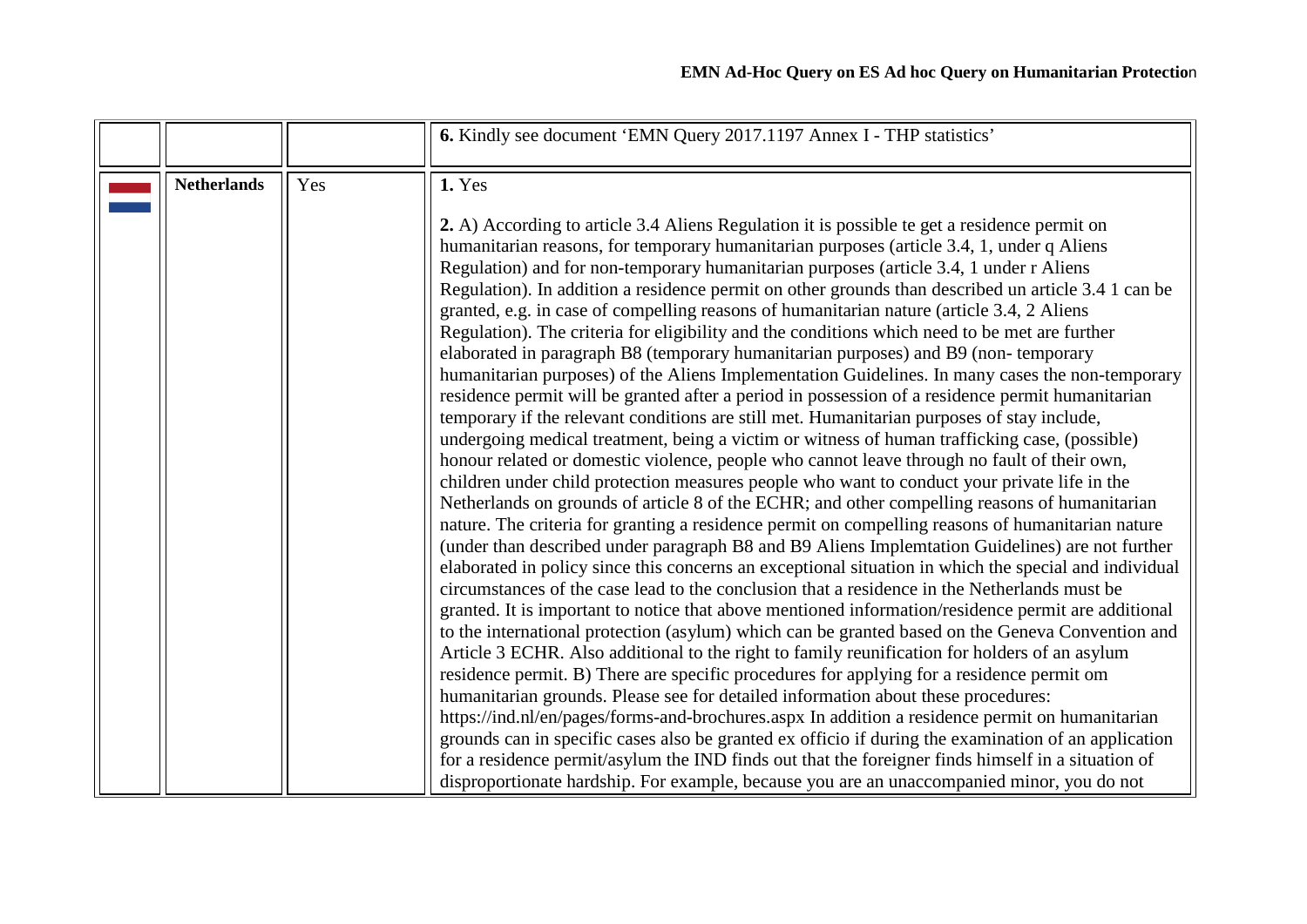<span id="page-13-0"></span>

|                                  |     | have an asylum residence permit. And you are unable to return to your country of origin. See also:<br>https://ind.nl/en/other/Pages/Other-reasons.aspx C) and D) -The residence permit granted on<br>temporary humanitarian grounds is valid for 1 year. The holder is in some cases allowed to work<br>without further requirements; in other cases (e.g. medical treatment) this is not permitted. It<br>depends on the reasons for granting the residence permit. -The residence permit granted on non-<br>temporary humanitarian grounds is valid for 5 year. Then holder is allowed to work without further<br>requirements. The holder of a residence permit is also entitled to social benefits. There may be<br>differences depending on the purpose of the stay and the duration of the residence permit that is<br>granted.<br>3. Please see the supporting documents, extracted from Eurostat.                                                                                                                                                                                                                                                                                                                                                                                                                                                                                                                                                                                                                                                                                                                                                                                                                                |
|----------------------------------|-----|------------------------------------------------------------------------------------------------------------------------------------------------------------------------------------------------------------------------------------------------------------------------------------------------------------------------------------------------------------------------------------------------------------------------------------------------------------------------------------------------------------------------------------------------------------------------------------------------------------------------------------------------------------------------------------------------------------------------------------------------------------------------------------------------------------------------------------------------------------------------------------------------------------------------------------------------------------------------------------------------------------------------------------------------------------------------------------------------------------------------------------------------------------------------------------------------------------------------------------------------------------------------------------------------------------------------------------------------------------------------------------------------------------------------------------------------------------------------------------------------------------------------------------------------------------------------------------------------------------------------------------------------------------------------------------------------------------------------------------------|
| <b>Slovak</b><br><b>Republic</b> | Yes | 1. Yes.<br>2. a) Slovak legislation provides for the possibility to grant asylum on humanitarian grounds. This<br>provision is based solely on the national legislation. According to the national legislation, "the<br>Ministry may grant". There is no legal entitlement to asylum on humanitarian grounds and it is<br>solely on the consideration of the state who will be granted this asylum. It is a matter of<br>administrative discretion whether to grant or not grant asylum and result of this decision cannot be<br>reviewed by the court. Requirements for granting asylum on humanitarian grounds in the Slovak<br>Republic are not defined by law. However, according to an internal regulation, asylum on<br>humanitarian grounds may be granted to rejected asylum seekers especially to elderly, traumatized<br>or seriously ill whose return to the country of origin might pose a considerable physical or<br>psychological suffering, or even death. However, the term "especially" means that the asylum on<br>humanitarian grounds may be also granted to other persons. E.g. Migration Office also granted<br>asylum on humanitarian grounds to unaccompanied minors. b) The procedure is the same as the<br>general procedure on granting international protection. If the applicant does not meet the<br>conditions for granting asylum according to the Geneva Convention and the person is then granted<br>asylum on humanitarian grounds, it is not necessary to assess the reasons why this person was not<br>granted asylum according to the Geneva Convention. Review of reasons for granting asylum<br>according to the Geneva Convention, subsidiary protection and asylum on humanitarian grounds is |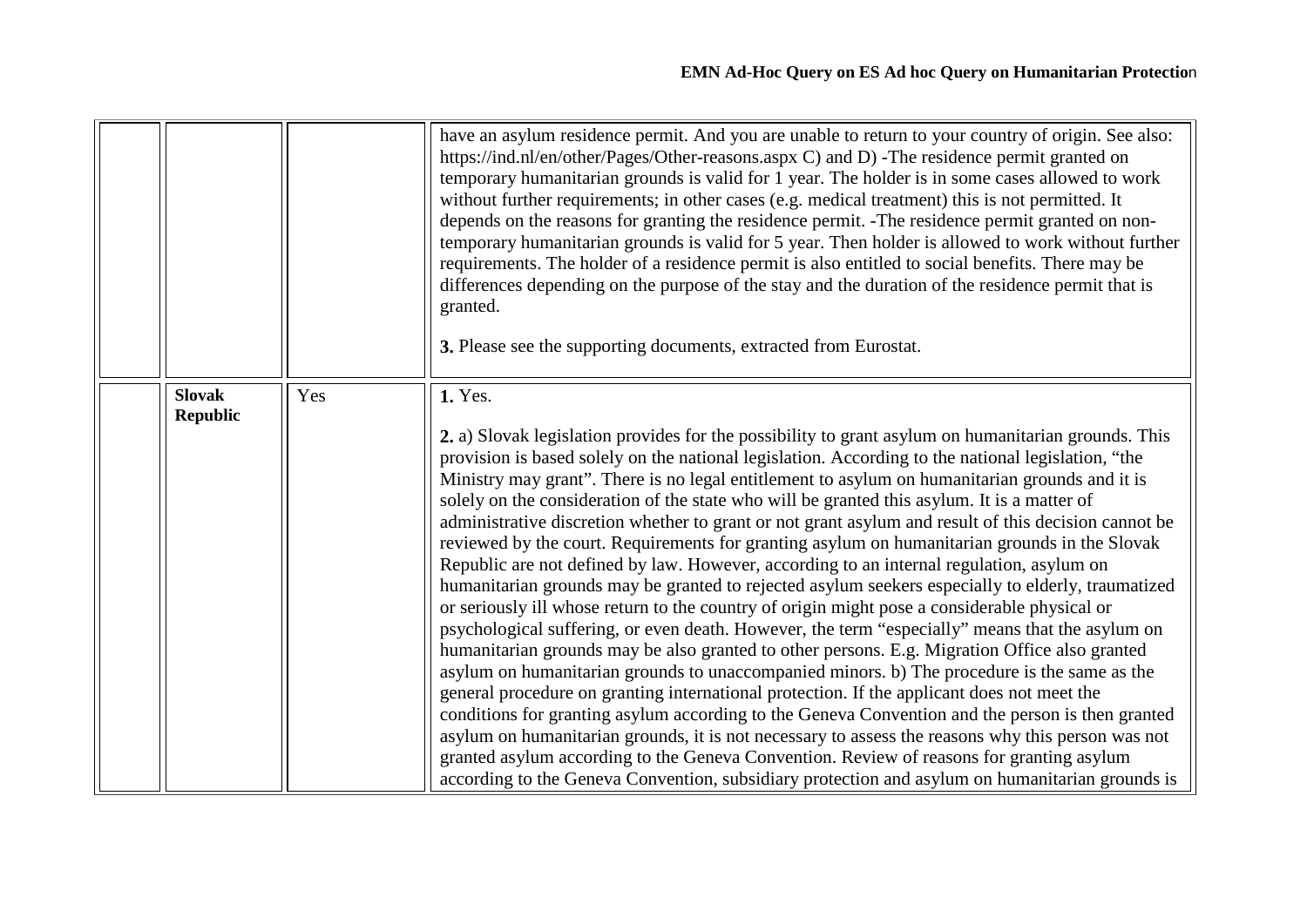<span id="page-14-1"></span><span id="page-14-0"></span>

|                 |     | in the Slovak Republic assessed within one joint procedure and the result is one final decision. c)<br>Person granted asylum on humanitarian grounds has the same rights and obligations as persons<br>granted asylum according to the Geneva Convention. d) Asylum on humanitarian grounds is<br>granted for an indefinite period of time.<br>3. Granted asylum on humanitarian grounds: 2016: 159 2017 (till 14 June): 15                                                                                                                                                                                                                                                                                                                                                                                                                                                                                                                                                                                                                                                                                                                                                                                                                                                                                                                                                                                                                                                                                                                                                                                                                                        |
|-----------------|-----|--------------------------------------------------------------------------------------------------------------------------------------------------------------------------------------------------------------------------------------------------------------------------------------------------------------------------------------------------------------------------------------------------------------------------------------------------------------------------------------------------------------------------------------------------------------------------------------------------------------------------------------------------------------------------------------------------------------------------------------------------------------------------------------------------------------------------------------------------------------------------------------------------------------------------------------------------------------------------------------------------------------------------------------------------------------------------------------------------------------------------------------------------------------------------------------------------------------------------------------------------------------------------------------------------------------------------------------------------------------------------------------------------------------------------------------------------------------------------------------------------------------------------------------------------------------------------------------------------------------------------------------------------------------------|
| <b>Slovenia</b> | Yes | 1. No.<br>2. /<br>3. /                                                                                                                                                                                                                                                                                                                                                                                                                                                                                                                                                                                                                                                                                                                                                                                                                                                                                                                                                                                                                                                                                                                                                                                                                                                                                                                                                                                                                                                                                                                                                                                                                                             |
| <b>Sweden</b>   | Yes | 1. Yes<br>2. A temporary law became applicable from 20 July 2016. This law has a duration of three years.<br>The law includes restrictions for granting permission on humanitarian grounds. Only if a decision<br>would constitute a breach of international conventions will it be possible to grant permission on<br>humanitarian grounds. Due to long processing times for asylum applications at the Swedish<br>Migration Agency this new criteria in assessing humanitarian grounds have not yet become visible<br>in the statistics below. The Swedish ordinary Aliens Act states that if a residence permit cannot be<br>granted on other grounds, a permit may be granted if on an overall assessment of the alien's<br>situation there are such exceptionally distressing circumstances that he or she should be allowed to<br>stay in Sweden. In making this assessment, particular attention shall be taken to the alien's state of<br>health, his or her adaptation to Sweden and his or her situation in the country of origin. Children<br>may be granted residence permits even if the circumstances do not amounts to the same<br>seriousness and weight that is required for adults. a) See the text above. b) If there are<br>humanitarian grounds in a case should this often be assessed together with an asylum claim. This is<br>often called one stop shop procedure. The assessment of different grounds in an asylum case is<br>done in a special order. You start with assessing if the asylum seeker should be granted a residence<br>permit on protection grounds. If not so, you continue with assessing possible grounds for working |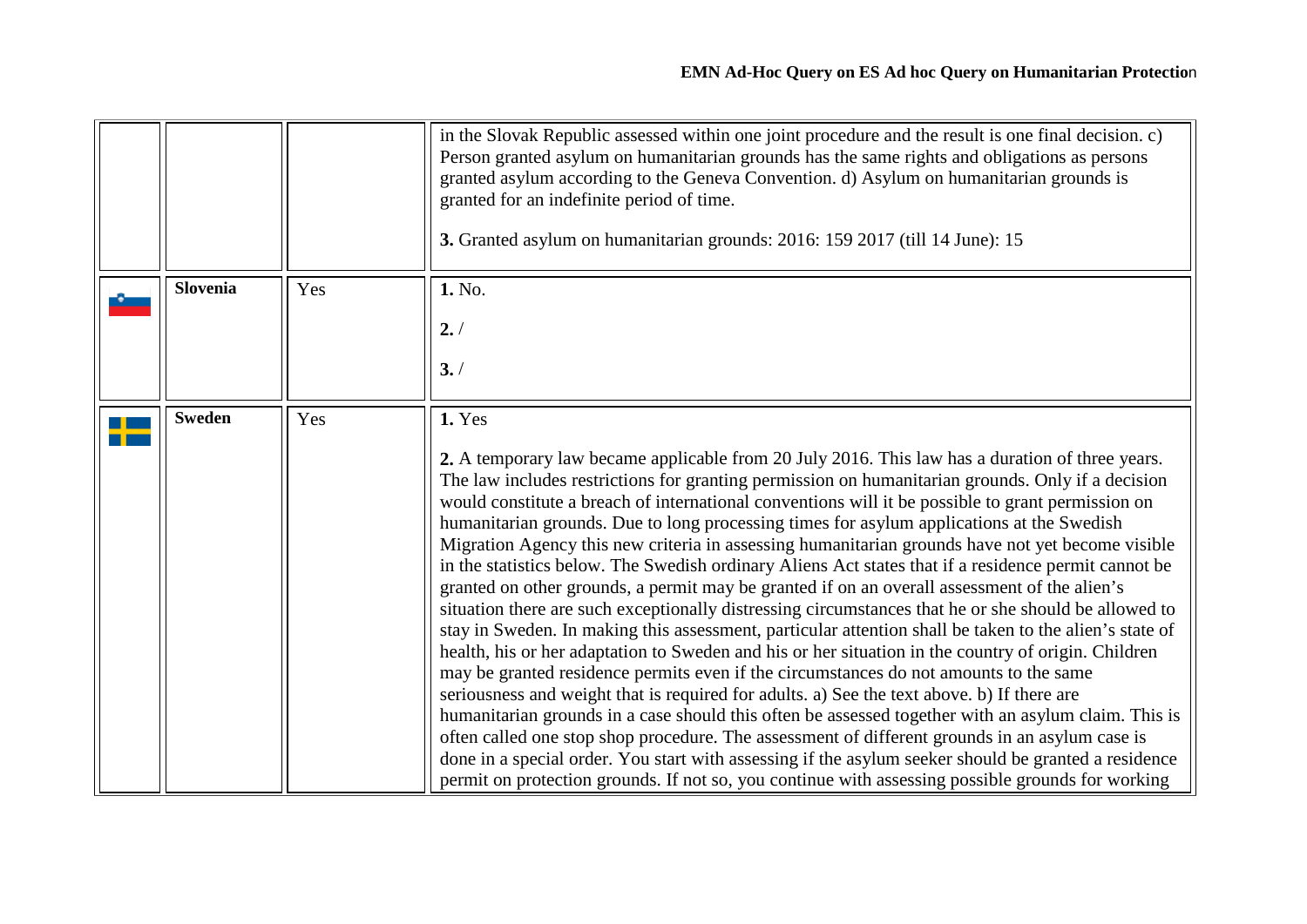<span id="page-15-0"></span>

|                                                           |                                 |     | in Sweden or of ties to Sweden (marriages to persons with Swedish citizenship/residence permits<br>In Sweden, family reunification etc.) If there are no such grounds for residence permit, you finely<br>asses if there are any humanitarian grounds in the case, and if so, if the humanitarian grounds<br>meets the criteria for receiving a residence permit. In Sweden we have a three instance procedure.<br>First instance Is the Swedish Migration Agency, the second, migration courts (4 administrative<br>courts) and finally a third instance, the Migration Court of Appeal. You need to have a leave to<br>appeal for taking a case to the Migration Court of Appeal. c) The same effect and rights as other<br>grounds for residence permit in Sweden. As claims nearly always are submitted in connection with<br>asylum applications, the same rights and obligations applies during the procedure as in asylum<br>cases. Permits granted on protection ground could in some cases be more favourable when it comes<br>to rights to Swedish pension compared to permits granted on sheer humanitarian grounds. d)<br>Permanent residence permit according to the ordinary law. Residence permit for 13 months<br>according to the temporary law for the first application and then for a period of 2 year. In<br>exceptional cases a child can also receive permanent residence permit according to the temporary<br>law. The overall assessment of the child's situation must then be such that particularly distressing<br>circumstances related to a permanently reduced health condition of the child makes it absolute<br>necessary that he or she must be granted a permanent residence permit.<br>3. Humanitarian status; settled cases 2016 Country No Afghanistan 971 Azerbaijan 59 Eritrea 11<br>Ethiopia 18 Iraq 157 Iran 28 Yemen 35 Lebanon 38 Libya 3 Nigeria 4 Unknown citizenship 17<br>Pakistan 2 Russia 40 Somalia 56 The state of Palestine 215 Stateless 142 Sudan 10 Syria 5 Uganda<br>1 Ukraine 21 Uzbekistan 8 Other 16 Total 477 17 913 asylum applicants was granted permission to<br>stay in Sweden. 3 percent of these received humanitarian status. Humanitarian status; settled cases<br>first trimester 2017 Country No Afghanistan 232 Armenia 11 Azerbaijan 3 Egypt 7 Ethiopia 4 Iraq<br>14 Lebanon 14 Morocco 1 Nigeria 1 Unknown citizenship 15 Russia 5 Somalia 5 The state of<br>Palestine 11 Stateless 8 Syria 2 Other 18 Total 349 2 997 asylum applicants was granted |
|-----------------------------------------------------------|---------------------------------|-----|-------------------------------------------------------------------------------------------------------------------------------------------------------------------------------------------------------------------------------------------------------------------------------------------------------------------------------------------------------------------------------------------------------------------------------------------------------------------------------------------------------------------------------------------------------------------------------------------------------------------------------------------------------------------------------------------------------------------------------------------------------------------------------------------------------------------------------------------------------------------------------------------------------------------------------------------------------------------------------------------------------------------------------------------------------------------------------------------------------------------------------------------------------------------------------------------------------------------------------------------------------------------------------------------------------------------------------------------------------------------------------------------------------------------------------------------------------------------------------------------------------------------------------------------------------------------------------------------------------------------------------------------------------------------------------------------------------------------------------------------------------------------------------------------------------------------------------------------------------------------------------------------------------------------------------------------------------------------------------------------------------------------------------------------------------------------------------------------------------------------------------------------------------------------------------------------------------------------------------------------------------------------------------------------------------------------------------------------------------------------------------------------------------------------------------------------------------------------------------------------------------------------------------|
| $\blacktriangledown$<br>$\overline{\mathbb{Z}}\mathbb{N}$ | <b>United</b><br><b>Kingdom</b> | Yes | permission to stay in Sweden. 12 percent of these received humanitarian status. The high number<br>compared with 2016 has to do with more settled cases regarding unaccompanied children.<br>1. Yes. The Immigration Rules and the UK policy on Humanitarian Protection (HP) reflect the<br>subsidiary protection provisions in Articles 15 to 19 of the Qualification Directive (2004/83/EC).                                                                                                                                                                                                                                                                                                                                                                                                                                                                                                                                                                                                                                                                                                                                                                                                                                                                                                                                                                                                                                                                                                                                                                                                                                                                                                                                                                                                                                                                                                                                                                                                                                                                                                                                                                                                                                                                                                                                                                                                                                                                                                                                |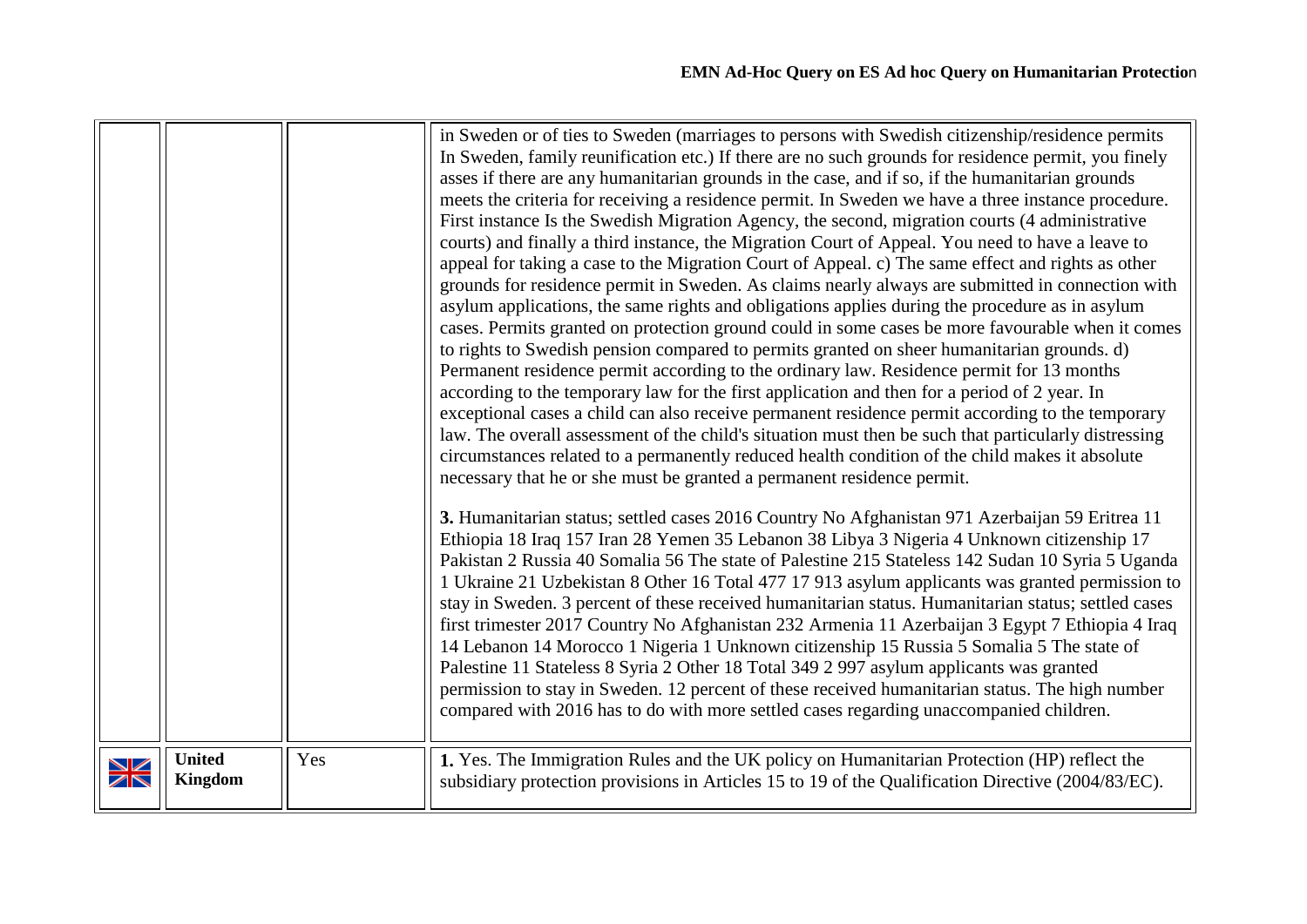|  | See asylum policy instruction on Humanitarian Protection -                                            |
|--|-------------------------------------------------------------------------------------------------------|
|  | https://www.gov.uk/government/publications/humanitarian-protection-instruction                        |
|  |                                                                                                       |
|  | 2. a) HP is designed to provide international protection where it is needed, to individuals who do    |
|  | not qualify for protection under the Refugee Convention but they are nevertheless at risk of serious  |
|  | harm on return to their country of origin. HP can only be granted if the individual does not fall to  |
|  | be recognised as a refugee but requires protection nonetheless. b) Eligibility for HP is considered   |
|  | as part of the asylum process once a person has been found not to qualify for protection under the    |
|  | Refugee Convention. As such, the broad principles that apply to considering asylum claims apply       |
|  | equally to considering whether or not a person qualifies for HP. When someone with limited leave      |
|  | on HP grounds applies to extend that leave a safe return review will be carried out and where they    |
|  | no longer need protection they will not qualify for further HP leave or settlement protection and     |
|  | will need to apply to stay on another basis or leave the UK. All those granted HP may also have       |
|  | their case reviewed in light of any criminality and such leave may be revoked if they are no longer   |
|  | entitled to protection. c) A grant of HP confers broadly the same rights as those granted refugee     |
|  | status. This will normally include the following period of leave and associated benefits: -an initial |
|  | period of 5 years' limited leave -immediate and unrestricted access to the labour market, and         |
|  | recourse to public funds -a 5 year route to settlement for those who continue to need protection -no  |
|  | requirement to demonstrate a knowledge of language and life in the UK when applying for               |
|  | settlement d) See above                                                                               |
|  |                                                                                                       |
|  | 3. In 2016, 7,136 people were granted asylum and 189 were granted humanitarian protection (UK         |
|  | equivalent of subsidiary protection). In the first quarter of 2017 1,825 people were granted asylum   |
|  | and 17 people were granted humanitarian protection. Please see the attached document for the data     |
|  | tables. Please see the link below for nationality breakdowns:                                         |
|  | https://www.gov.uk/government/publications/immigration-statistics-january-to-march-2017/how-          |
|  | many-people-do-we-grant-asylum-or-protection-to For more information on Humanitarian                  |
|  | Protection, please see the policy guidance:                                                           |
|  | https://www.gov.uk/government/publications/humanitarian-protection-instruction                        |
|  |                                                                                                       |